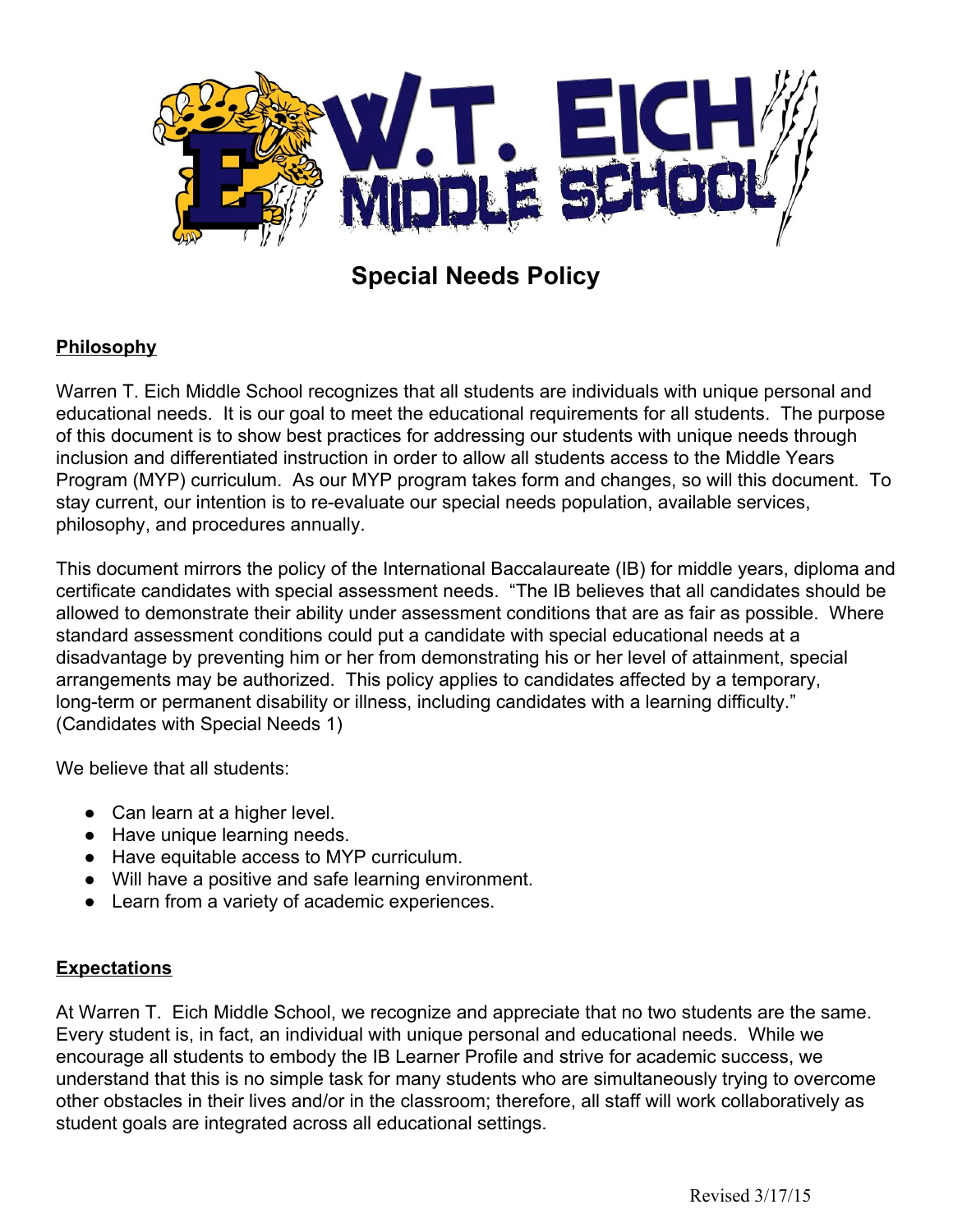#### *Parents/Students/Families*:

- Will communicate to the school the unique needs of their student to the best of their abilities.
- Will provide accurate and current special needs documentation (when possible).
- Will be actively engaged in and supportive of their student's learning.
- Will take proactive measures necessary to contact appropriate staff members to voice concerns, clarify programming, and ensure best practices.

### *Staff*:

- Will utilize a variety of formative assessments to determine individual student needs and abilities to tailor subsequent instruction.
- Will develop summative assessments that are differentiated to provide necessary modifications, challenges and student choice.
- Will be proactive in familiarizing themselves with their students and their individual need(s).
- Will seek out and utilize appropriate tools and resources to best serve the unique needs of the students.
- Will respect student privacy and maintain discretion in providing services.
- Will make a concentrated effort to communicate with parents and students as often as necessary and appropriate.

# **Supports**

Classroom: Support for students with special educational needs and abilities may include curriculum modification, enrichment activities, classroom accommodations, small group instruction, or one-on-one support.

Other Services: When it is determined that a student would benefit from additional support outside of the classroom, pull-out services are provided to meet academic, social, or behavioral needs. Additionally, paraprofessionals may provide further support to some students.

# **Inclusion**

Inclusion is an ongoing process that aims to increase access and engagement in learning for all students by identifying and removing barriers that impede academic progress. At W. T. Eich Middle School, we accomplish this by ensuring:

- Access to the least restrictive environment through the use of support staff.
- Collaboration between specialists, support staff and general education teachers to create differentiated teaching.
- Providing opportunities for students to demonstrate their knowledge through a variety of modalities.

# **Differentiation**

Differentiation is the process of identifying, with each learner, the most effective strategies for achieving agreed goals. Each student will be supported to make the most effective use of the range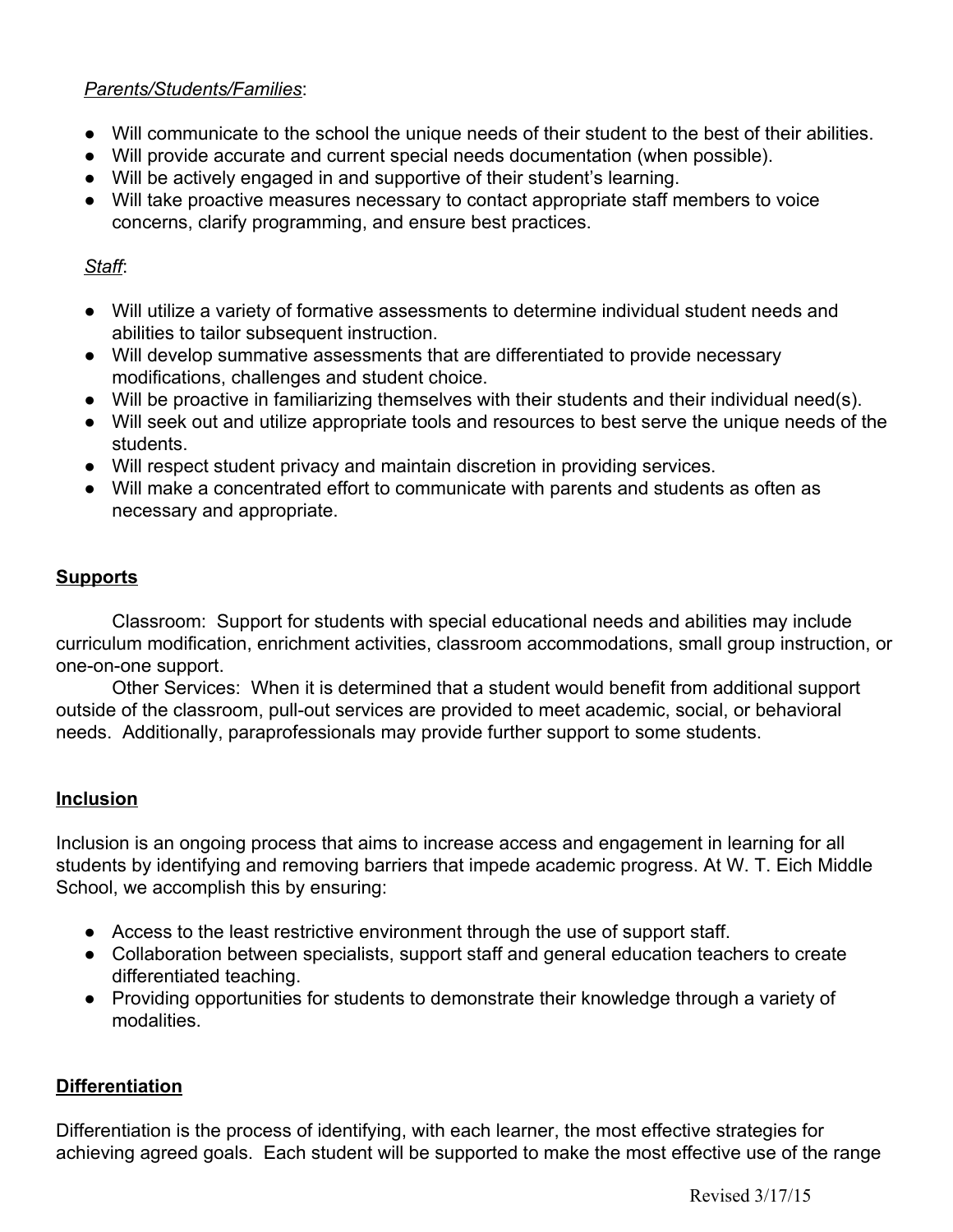of learning opportunities provided through a variety of activities that match the goals and methods of the learner and that are relevant to their skills and knowledge. Differentiation provides an avenue for effective teaching and learning so that all students are included and can be successful.

- Teachers differentiate with content, process, product, and learning environment.
- Teachers utilize ongoing assessment, both formative and summative, in order to guide instruction and identify what students know.
- Teachers utilize rubrics in order to determine progress towards proficiency in order to ensure students are on target towards end-of-year academic expectations.

#### *Wildcat Enrichment and Intervention (WEI)*

W.T. Eich Middle School offers Wildcat Enrichment and Intervention, also known as WEI, on a weekly basis. It is an opportunity during the school day for students to receive support in academic classes or attend enrichment sessions. Through the use of common assessments, teachers can identify what their students know in order to provide targeted reteaching opportunities. In addition, students that demonstrate proficiency on common assessments can participate in enrichment sessions in order to deepen their understanding of concepts.

#### **Student participation in Spanish and/or VAPA**

Resource Specialist Program (RSP): These students may have reading difficulties (including comprehension and decoding), difficulties with the writing process and/or problems with math concepts. These students are typically 2-3 grade levels below their peers. At Eich, we support students using a push-in model where a member of the Resource staff assists in the general education class for goal areas while the CORE teacher provides the instruction. There is a smaller group of students who require specialized academic instruction in the area of reading because their skills make participating in the general education Language Arts class more challenging. For these students, Spanish is not recommended. Their reading acquisition takes precedence over the learning of a second language. As they progress through systematic programs to bring their reading levels up, they will become eligible to take Spanish. This group totals 2% of the school population. All Resource students participate in VAPA courses. When students are no longer reading 3-5 years below grade level, they will be able to participate in Spanish.

Special Day Class (SDC): The students in this program require more intensive specialized instruction in a self-contained setting. They are mainstreamed with staff for Physical Education and one additional period which may be a VAPA course or in cases of Native Spanish speakers, Spanish class. Their educational needs require an additional period of reading. They are typically 3-5 grade levels below their peers. For this group of students, 2% are not enrolled in Spanish or VAPA. When students are no longer reading 3-5 years below grade level, they will be able to participate in Spanish. Students in the Special Day Class program also mainstream in  $6<sup>th</sup>$  and  $7<sup>th</sup>$  grade Science as well as 8<sup>th</sup> grade Individuals and Society one period daily with staff who adapt the curriculum to meet their needs.

Functional Skills Class (FSP): These students are working solely on independent living skills and basic academics. The needs of this population do not make it possible for students to participate in Spanish or VAPA.